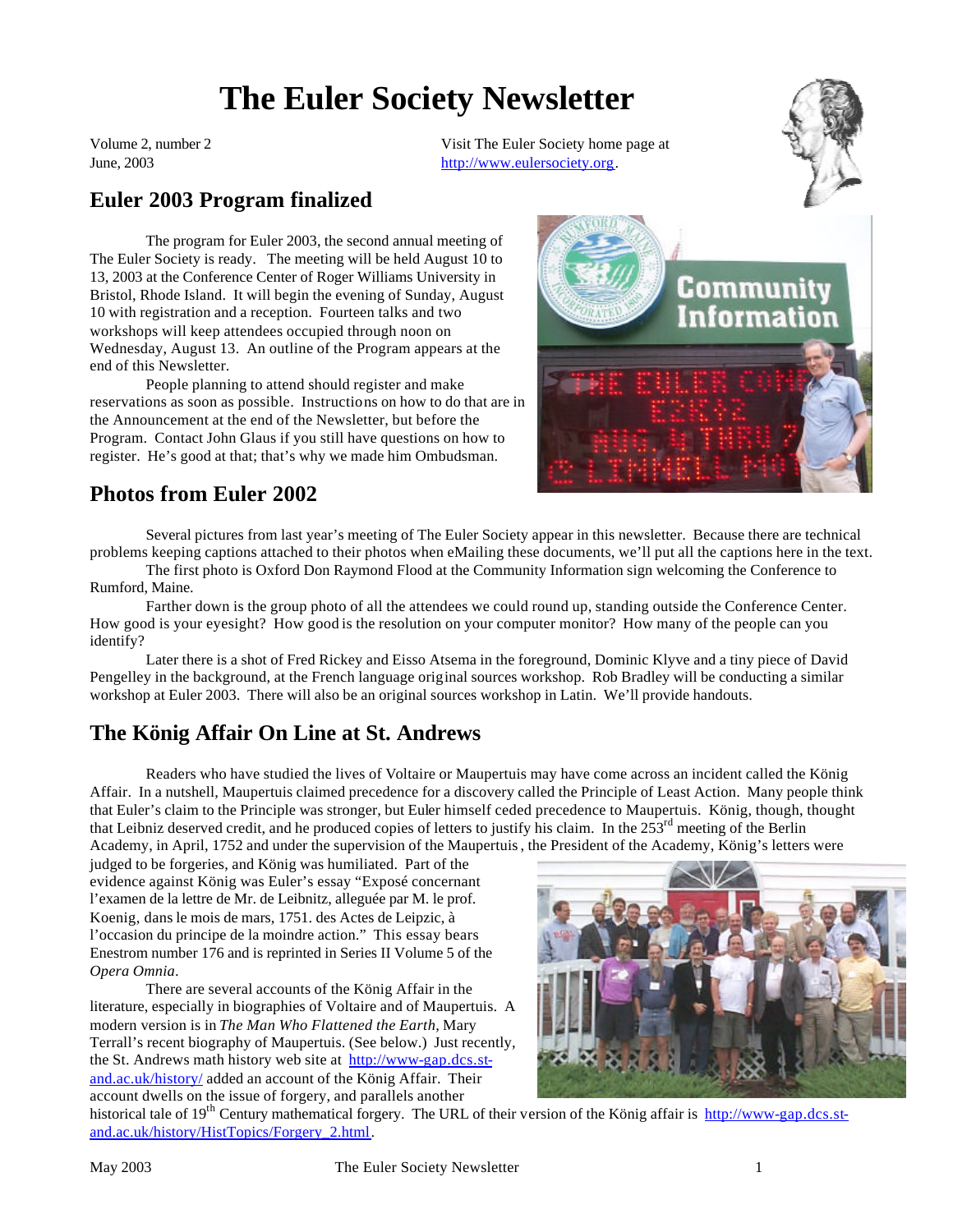## **At the Bookstore**

We mentioned Mary Terrall's new biography of Maupertuis, *The Man Who Flattened the Earth: Maupertuis and the Sciences in the Enlightenment* above. Maupertuis is remembered for two scientific accomplishments, the Principle of Least Action and leading the French expedition to Lapland that helped determine that the Earth is shaped like a slightly flattened



sphere, longer around the equator than around the axes. It is this second achievement that gave this book its title.

Besides this, Maupertuis was President of the Berlin Academy for most of Euler's years in Berlin. As such, Euler makes more than two dozen appearances in Terrall's pages. The contrasts between the Maupertuis and Euler were remarkable. Euler was the son of a clergyman. Maupertuis was the son of a pirate who had been elevated to the aristocracy because of his successful adventures against English merchant ships. That is just the beginning of their

differences. The two were not friends, yet they managed to be cordial and they got along quite well.

This book was published by the University of Chicago Press. It seems to me that Chicago Press books on the history of mathematics and science dwell more on culture, politics and personality than their main rivals in the subject, Princeton University Press. Contrast this book, for example, with Julian Havil's *Gamma*, reviewed in the last issue of The Euler Society Newsletter, or with any of Eli Maor's books. Such variety is wonderful

*The Man Who Flattened the Earth: Maupertuis and the Sciences in the Enlightenment* by Mary Terrall, University of Chicago Press, Chicago and London, 2002. ISBN 0-226-79260-5.

## **At the Meetings**

Euler has been a popular subject at recent meetings of the various societies and associations. The Halifax meeting of the Canadian Society for the History and Philosophy of Mathematics got so many abstracts on Euler that they organized a special session to keep them all together. The same thing happened at the NYU meeting of the AMS. We list below some titles and presenters related to Euler from recent, and not so recent meetings.

CSHPM – Dalhousie University, Halifax, Nova Scotia, May 30 – June 1, 2004. Ed Sandifer: Euler Rows the Boat Israel Kleiner: Aspects of Euler's Number-Theoretic Work Robert Bradley: The Curious Case of the Bird's Beak John Glaus: Euler and His Friends Christopher Baltus: The Bernoulli-Euler Proof of the Fundamental Theorem of Algebra

AMS – New York University, New York, April 12-13, 2003 Ron Calinger: Euler's Golden Decade – 1746-1756 Rob Bradley: Euler's All Purpose Counterexample Chris Baltus: D'Alembert's Solution to the Fundamental Theorem of Algebra Ed Sandifer: Eulet's Solution of the Basel Problem – The Longer Story

MAA/AMS – Baltimore, MD, January 15-18, 2003

Thomas J. Osler: Finding zeta(2p) from a product of sines Ivor Grattan-Guiness: History or heritage? Historians and mathematicians on the history of mathematics Rob Bradley: Reducing Imaginary Quantities: An Episode from the History of the Fundamental Theorem of Algebra

AMS – Northeastern University, Boston, October 5-6, 2002

Rob Bradley: The Nodding Sphere and the Birds Beak – A Vignette from the Euler-d'Alembert Correspondence John Glaus: The Scientific Imperative in the Berlin Academy Dick Jardine: Taylor's Theorem – A Link Between Continuous and Discrete Ed Sandifer: Some Connections in Euler's Early Mathematics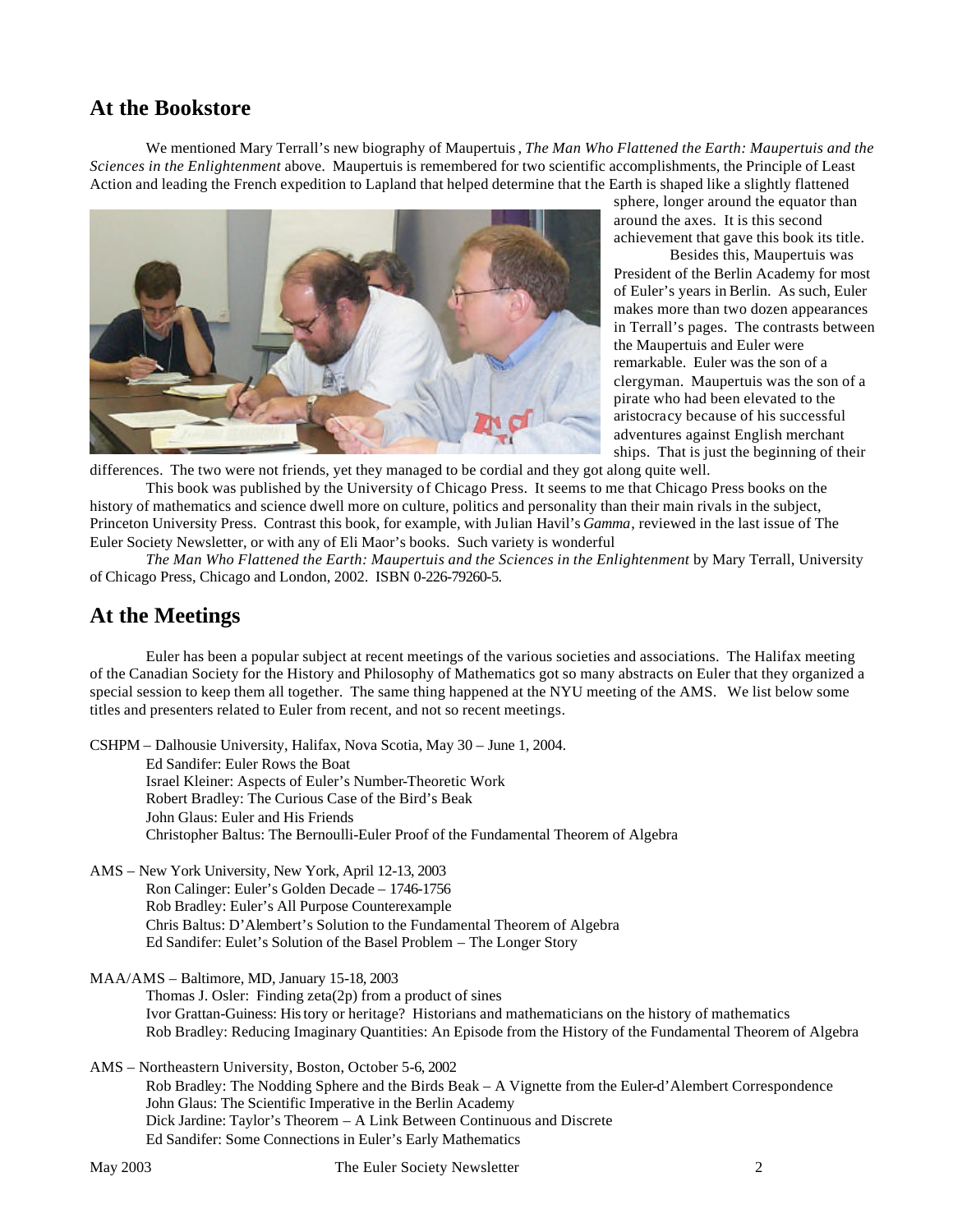## **New Information on Euler and Chess**

A few months ago we asked our colleagues on a Chess History web site at www.chess-poster.com about Euler and chess. In particular, we asked

- 1. Do any of Euler's games survive?
- 2. Who was Euler's chess teacher in Berlin?

3. Who was Euler's guest the evening "I found myself one day in a company where, on the occasion of a game of chess, someone posed this question …" as he describes at the beginning of his paper on the Knight's Tour, E-309.

We got answers from Peru, reproduced below:

Cajamarca, Perú 2003

Estaba observando los correos de algunas personas, pero había uno que me interesa mucho. Fue del Sr. Ed Sandifer, había tres preguntas de la historia de Euler.

Investigué y tengo las respuestas.

- 1.- No existen partidas grabadas porque nadie las anotó.
- 2.- El maestro fué un Sr. de la aristocracia alemana, no se sabe el nombre.
- 3.- El invitado a dicha cena fué el maestro de Euler.

Ojalá se le haga llegar el mensaje a el Sr. Sandifer.

Rogger Cervera.

## **Upcoming Events**

### **Euler 2003 – Countdown to the Tercentenary**

The Euler Society's next big event is scheduled for Roger Williams University in Newport, Rhode Island, August 10-13, 2003. Activities will begin with a reception the evening of Sunday, August 10.

Roger Williams is actually in Bristol, but we're meeting at their conference center on the other side of the New Hope Bridge in Newport. See the announcement at the end of the Newsletter about how to register. Abstracts, or at least solemn promises to send abstracts, were due May 1. The program is at the end of this Newsletter.

### **Call for contributions**

The Newsletter will gladly include short contributions about Euler, his life, works and influence, and we will provide links to longer contributions. Contact the Editor at esandifer@earthlink.net.

### **The Mission**

The Mission of **The Euler Society** is threefold: It encourages scholarly contributions examining the life, research, and influence of Leonhard Euler. In part, these will be set within his times, that is, within the Enlightenment, the rise to European power status of Russia and Prussia, and the growth of royal science academies. **The Euler Society** will also explore current studies in the mathematical sciences that build upon his thought. And it will promote translations into English of selections from his writings, including correspondence and notebooks, in leading up to the tercentenary of his birth in 2007.

## **The Euler Society Executive Committee**

| Chancellor             | Ronald Calinger        | Catholic University                         | calinger@cua.edu               |
|------------------------|------------------------|---------------------------------------------|--------------------------------|
| President              | <b>Robert Bradley</b>  | Adelphi University                          | bradley@panther.adelphi.edu    |
| Vice President         | Ruediger Thiele        | University of Leipzig                       | thieler@medizin.uni-leipzig.de |
| Secretary              | <b>Edward Sandifer</b> | <b>Western Connecticut State University</b> | esandifer@earthlink.net        |
| Treasurer              | Mary Ann McLoughlin    | College of St Rose                          | mcloughm@strose.edu            |
| Ombudsman (ex officio) | John Glaus             | The Euler Society                           | restinn@midmaine.com           |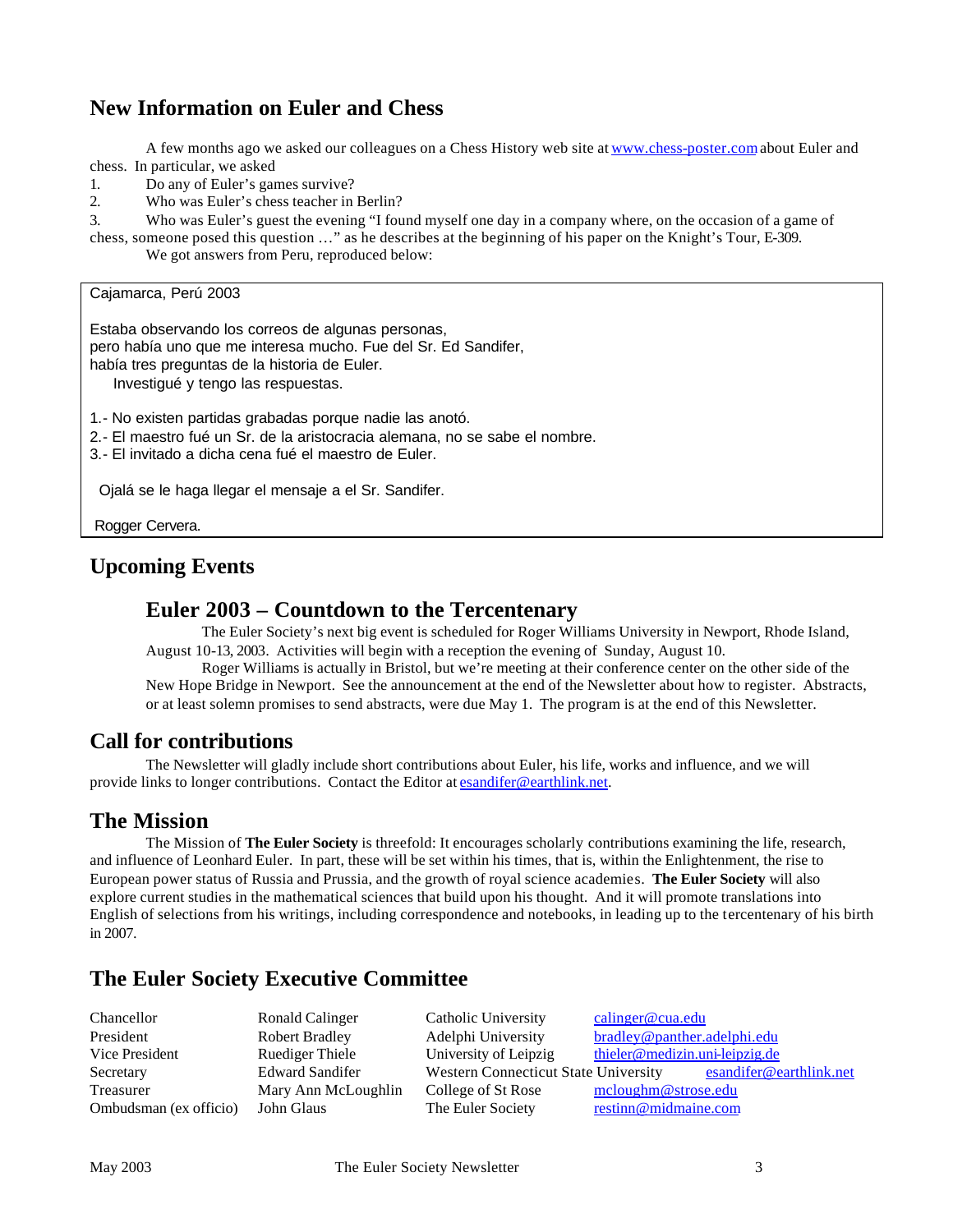# Euler 2003 Conference

## COUNTDOWN TO THE TERCENTENARY

SUNDAY, AUGUST 10 – WEDNESDAY, AUGUST 13, 2003 ROGER WILLIAMS UNIVERSITY, BRISTOL, RHODE ISLAND



THE 2003 EULER CONFERENCE WILL BE HELD AT THE ROGER WILLIAMS UNIVERSITY RESIDENCE AND CONFERENCE CENTER.. THIS FACILITY IS LOCATED JUST MINUTES FROM HISTORIC BRISTOL ANDTHEEXCITEMENT OF NEWPORT. DURING E2003 YOU WILL BE ACCOMMODATED IN THE CONFERENCE CENTER'S LUXURY BEDROOMSINCLUDING SATELLITE TV, IN-ROOM COFFEE, INDIVIDUAL CLIMATE CONTROL AND DRY CLEANING SERVICES. THE CENTER ALSO OFFERS AN INDOOR HEATED POOL, SAUNA AND FITNESS CENTER FACILITY.

### **DIRECTIONS :**

ROGER WILLIAMS UNIVERSITY RESIDENCE AND CONFERENCE CENTER IN PORTSMOUTH, IS LOCATED 1.5 MILESFROM THE UNIVERSITY'S MAIN CAMPUS IN BRISTOL AND ABOUT 12 MILES NORTH OF THE PICTURESQUE NEWPORT BEACHES, QUAINT SHOPPING VILLAGES AND HISTORIC MANSIONS..

### **RATES :**

FOR ALL FOUR DAYS \$329.00 INCLUDES: LUXURY ACCOMMODATIONS, BREAKFAST, LUNCH AND MORNING AND AFTERNOON REFRESHMENT BREAKS.

DAY MEETING PACKAGE: \$29.00 PER DAY INCLUDES: BREAKFAST, LUNCH AND MORNING AND AFTERNOON REFRESHMENT BREAKS.

THERE IS A \$50.00 REGISTRATION FEE TO BE MADE PAYABLE TO THE EULER SOCIETY

### **PLEASEMAKE YOUR RESERVATIONS DIRECTLY WITH:**

**LORIE PROULX** ROGER WILLIAMS UNIVERSITY RESIDENCES AND CONFERENCE CENTER; LPROULX@RWU,EDU OR WWW,RWU,EDU

### **CALL FOR PAPERS :**

DEADLINE HAS NOW PASSED..

### **BLURB:**

LAST YEAR'S ATTENDEES CAME FROM KYOTO, OXFORD, WEST POINT, CORNELL, MIAMI, WESTERN CONNECTICUT, NEW MEXICO, SAN DIEGO, MAINE, AND ELSEWHERE. THEY UNANIMOUSLY AGREED THAT THE EULER CONFERENCE WASTHE BEST MEETING THEY HAD EVER ATTENDED. EXPECT NEWPORT TO BE JUST AS GREAT.